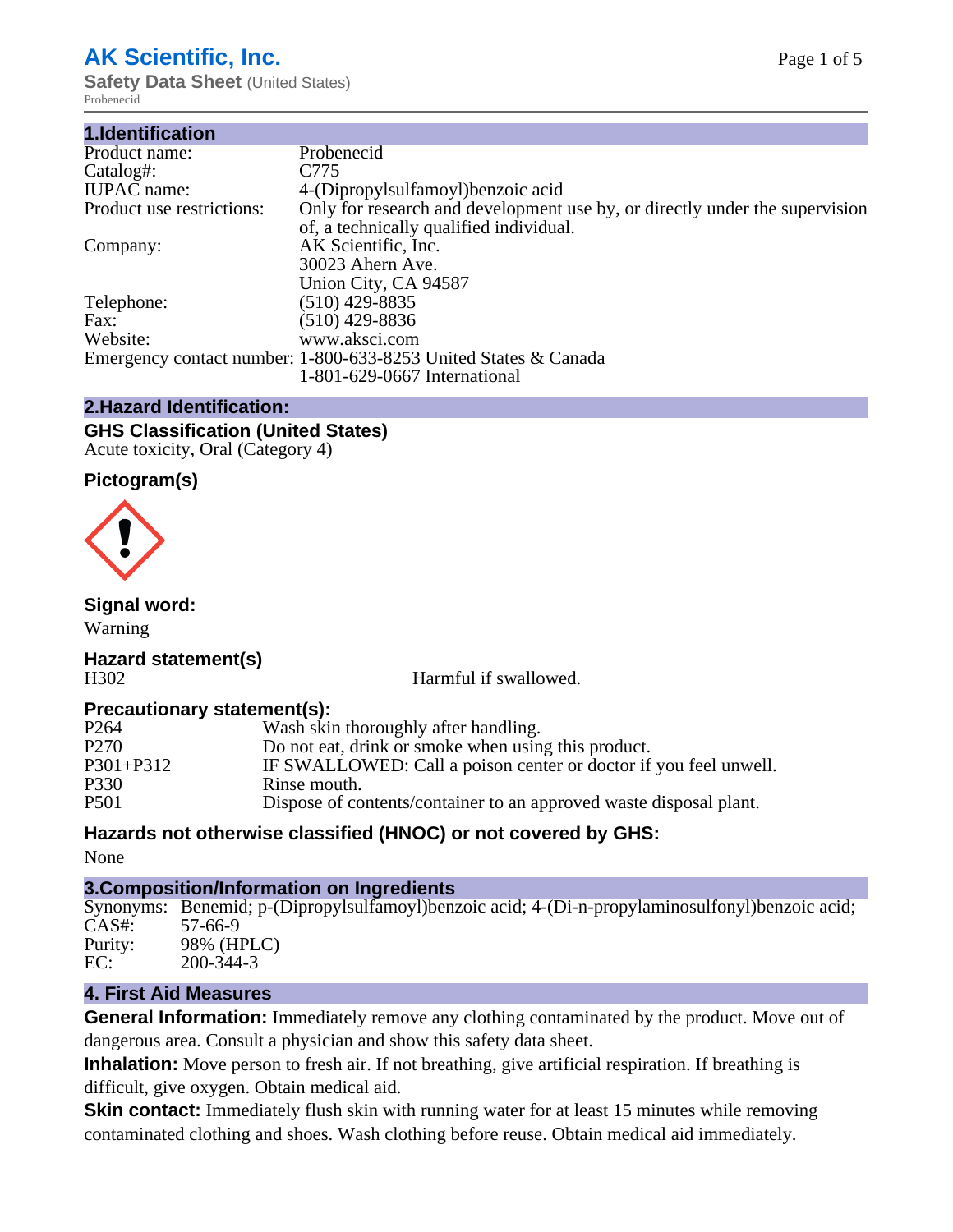**Eye contact:** Immediately flush open eyes with running water for at least 15 minutes. Obtain medical

aid immediately. **Ingestion:** Do NOT induce vomiting without medical advice. Rinse mouth with water. Never administer anything by mouth to an unconscious person. Obtain medical aid immediately.

**Most important symptoms and effects, both acute and delayed:** No further information available. Please see sections 2 and 11.

**Indication of any immediate medical attention and special treatment needed:** No further information available.

### **5. Fire Fighting Measures**

**Suitable extinguishing media:** Use water spray, dry chemical, carbon dioxide, or chemical foam. **Specific hazards arising from the chemical:** Carbon oxides, Nitrogen oxides, Sulfur oxides. **Advice for firefighters:** As in any fire, wear a NIOSH-approved or equivalent, pressure-demand, self-contained breathing apparatus and full protective gear. During a fire, irritating and highly toxic gases may be generated by thermal decomposition or combustion.

## **6. Accidental Release Measures**

**Personal precautions, protective equipment and emergency procedures:** Wear protective equipment and keep unprotected personnel away. Ensure adequate ventilation. Remove all sources of ignition. Prevent further leak or spill if safe to do so. For personal protective equipment, please refer to section 8.

**Environmental precautions:** Do not let product enter drains, other waterways, or soil.

**Methods and materials for containment and cleaning up:** Prevent further leak or spill if safe to do so. Vacuum, sweep up, or absorb with inert material and place into a suitable disposal container. Consult local regulations for disposal. See section 13 for further disposal information.

### **7. Handling and Storage**

**Precautions for safe handling:** Avoid contact with skin, eyes, and personal clothing. Wash hands thoroughly after handling. Avoid breathing fumes. Use only with adequate ventilation. Wear suitable protective clothing, gloves, and eye/face protection. Keep away from sources of ignition. Minimize dust generation and accumulation. Keep container tightly closed. Open and handle container with care. Do not eat, drink, or smoke while handling.

**Conditions for safe storage, including any incompatibilities:** Store in a tightly-closed container when not in use. Store in a cool, dry, well-ventilated area away from incompatible substances. Keep away from sources of ignition.

## **8. Exposure Controls/Personal Protection**

### **Exposure limits:**

OSHA PEL: Not available. NIOSH REL: Not available.<br>ACGIH TLV: Not available. ACGIH TLV:

**Appropriate engineering controls:** Avoid contact with skin, eyes, and clothing. Wash hands before breaks and immediately after handling the product. Facilities storing or utilizing this material should be equipped with an eyewash fountain. Use adequate general and local exhaust ventilation to keep airborne concentrations low.

## **Personal protection**

Eyes: Based on an evaluation of the eye or face hazards present, wear chemical splash-resistant safety glasses or goggles with side protection. A face shield may be appropriate in some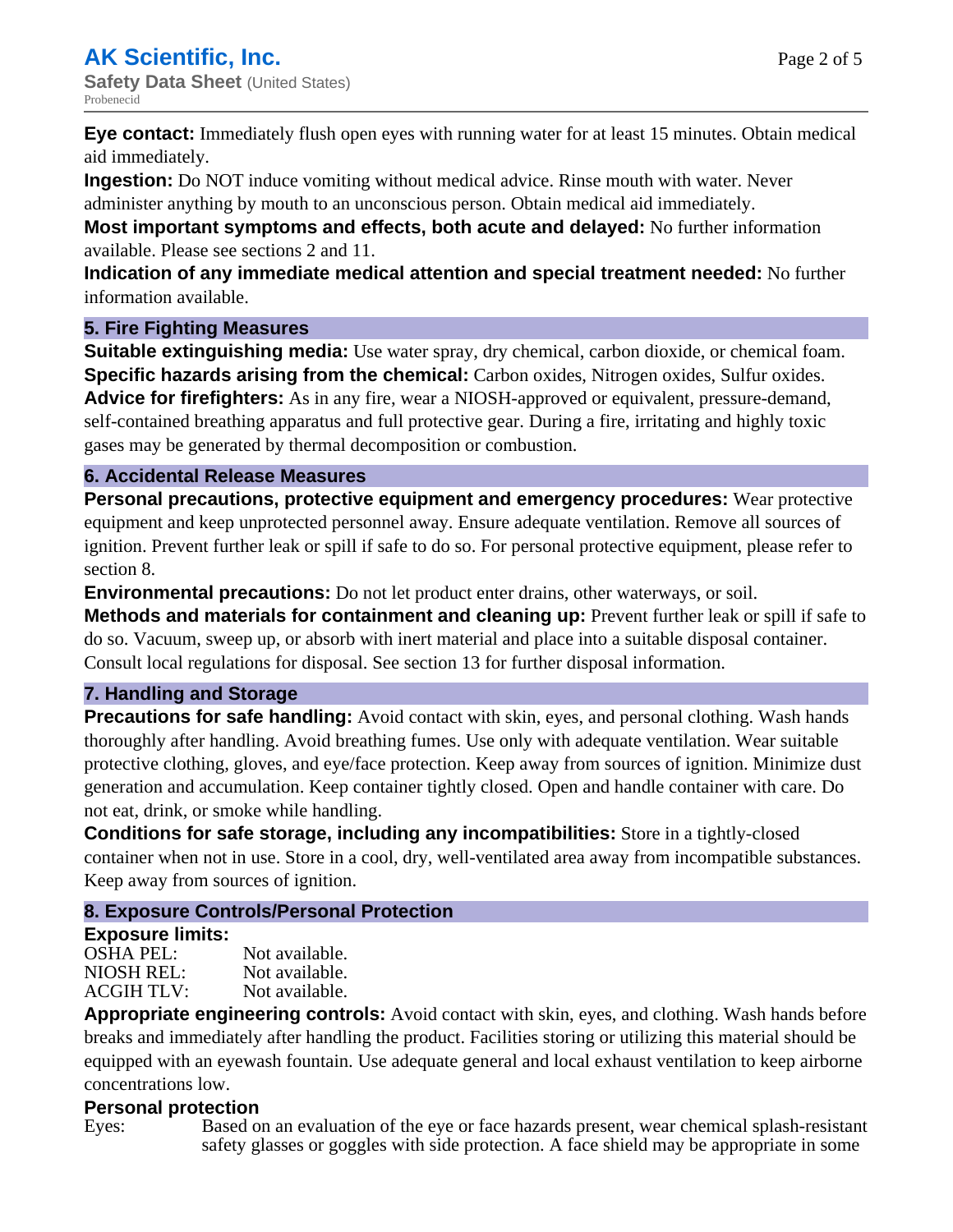|              | workplaces. Use eyewear tested and approved under appropriate government standards<br>such as OSHA 29 CFR 1910.133 or EU EN166.                                                                                                                                                                                                                                                                                         |
|--------------|-------------------------------------------------------------------------------------------------------------------------------------------------------------------------------------------------------------------------------------------------------------------------------------------------------------------------------------------------------------------------------------------------------------------------|
| Hands:       | Wear gloves selected based on an evaluation of the possible hazards to hands and skin,<br>the duration of use, the physical conditions of the workplace, and the chemical resistance                                                                                                                                                                                                                                    |
|              | and physical properties of the glove material.                                                                                                                                                                                                                                                                                                                                                                          |
|              | Skin and body: Protective clothing must be selected based on the hazards present in the workplace, the<br>physical environment, the duration of exposure, and other factors. No fabric can provide<br>protection against all potential hazards; therefore it is important to select the appropriate<br>protective clothing for each specific hazard. At the minimum, wear a laboratory coat and<br>close-toed footwear. |
| Respiratory: | Respirators are not a substitute for accepted engineering control measures such as<br>enclosure or confinement of the operation, general and local ventilation, and substitution<br>of less toxic materials. When respiratory personal protective equipment is appropriate<br>based on an assessment of respiratory hazards in the workplace, use a NIOSH- or<br>CEN-certified respirator.                              |

### **9. Physical and Chemical Properties**

| <b>Physical State:</b>                                 | White to off-white crystalline powder |
|--------------------------------------------------------|---------------------------------------|
| Molecular Formula:                                     | C13H19NO4S                            |
| Molecular Weight:                                      | 285.36                                |
| Odor:                                                  | Not available.                        |
| pH:                                                    | Not available.                        |
| <b>Boiling Point Range:</b>                            | Not available.                        |
| Freezing/Melting Point:                                | 194-202°C                             |
| <b>Flash Point:</b>                                    | Not available.                        |
| <b>Evaporation Rate:</b>                               | Not available.                        |
| Flammability(solid,gas):                               | Please see section 2.                 |
| Explosive limits:                                      | Not available.                        |
| Vapor Pressure:                                        | Not available.                        |
| Vapor Density:                                         | Not available.                        |
| Solubility:                                            | Not available.                        |
| <b>Relative Density:</b>                               | Not available.                        |
| Refractive Index:                                      | Not available.                        |
| Volatility:                                            | Not available.                        |
| <b>Auto-ignition Temperature:</b>                      | Not available.                        |
| <b>Decomposition Temperature:</b>                      | Not available.                        |
| <b>Partition Coefficient:</b>                          | Not available.                        |
| <b><i>Allen Andrews Administration</i></b><br>.<br>. . |                                       |

# **10. Stability and Reactivity**

Reactivity: Not available.<br>
Chemical stability: Stable under re Possibility of hazardous reactions: Not available.<br>Conditions to avoid: Dust generation. Conditions to avoid:<br>Incompatible materials: Incompatible materials: Strong oxidizing agents.<br>Hazardous decomposition products: Carbon oxides, Nitrogen

Stable under recommended temperatures and pressures. Carbon oxides, Nitrogen oxides, Sulfur oxides.

# **11. Toxicological Information**

Acute toxicity: LD50 Oral - Rat - 1,600mg/kg Routes of exposure: Inhalation,eye contact,skin contact,ingestion. Symptoms related to the physical,chemical and toxicological characteristics:

#### DG9400000

Skin contact may result in inflammation characterized by itching, scaling, reddening, blistering, pain or dryness. Eye contact may result in redness, pain or severe eye damage. Inhalation may cause irritation of the lungs and respiratory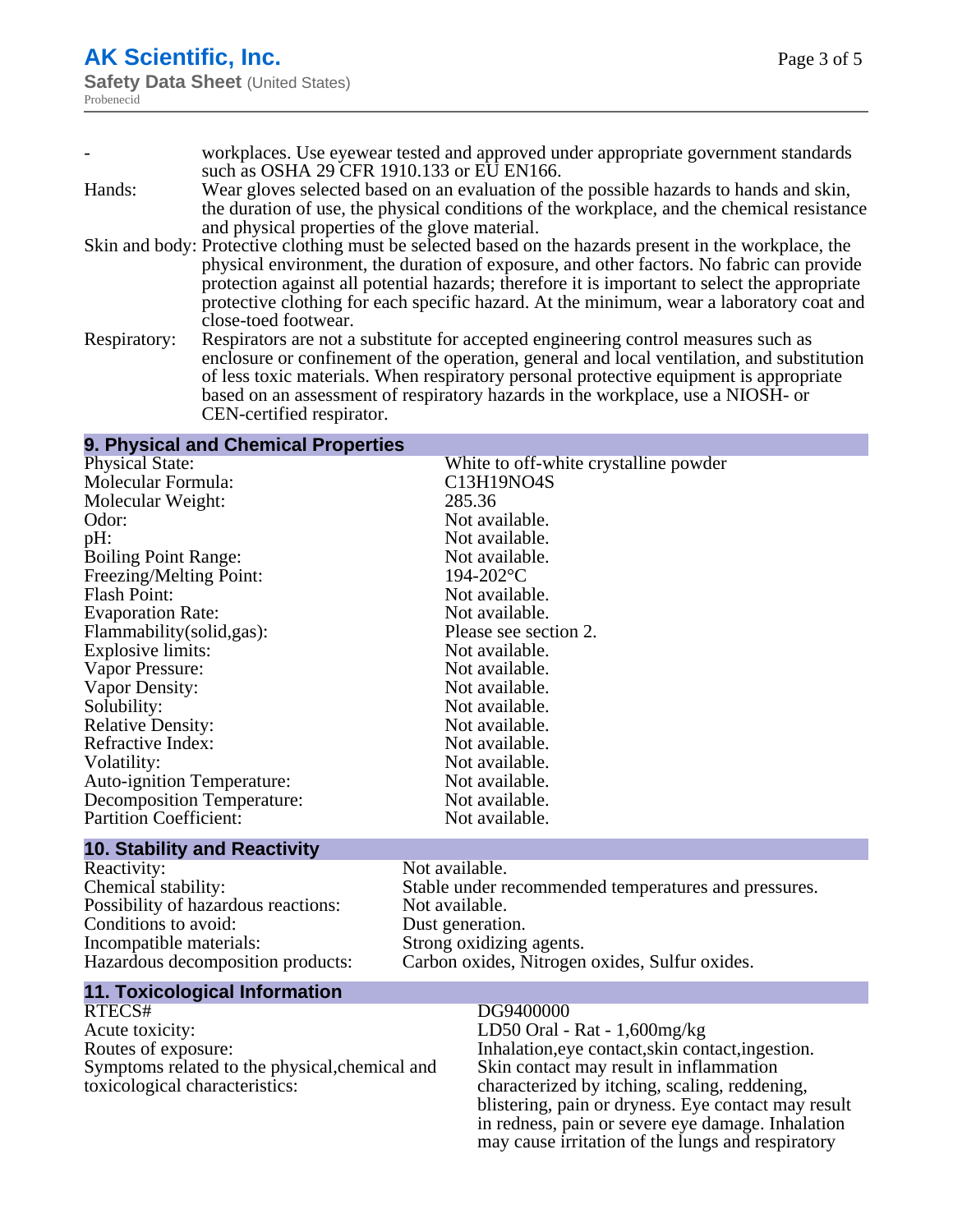system. Overexposure may result in serious illness or death.

#### **Carcinogenicity**

IARC: Not classified.<br>
NOTP: Not listed. Not listed. OSHA: Not listed. Acute toxic effects: Inflammation of the eye is characterized by redness, watering, and itching. Skin inflammation is characterized by itching, scaling, reddening, or, occasionally, blistering.

#### **12. Ecological Information**

| Not available. |
|----------------|
| Not available. |
| Not available. |
| Not available. |
| Not available. |
|                |

#### **13. Disposal Considerations**

Disposal of waste: Chemical waste generators must determine whether a discarded chemical is classified as hazardous waste. US EPA guidelines for the classification determination are listed in 40 CFR 261.3. Additionally, waste generators must consult state and local hazardous waste regulations to ensure complete and accurate classification. Observe all federal, state and local regulations when disposing of the substance.

Disposal of packaging: Do not reuse containers. Dispose of as unused product.

| <b>14. Transportation Information</b> |                |  |
|---------------------------------------|----------------|--|
| <b>DOT (United States)</b>            |                |  |
| UN number:                            | Not hazmat     |  |
| Proper shipping name:                 | Not available. |  |
| Transport hazard class:               | Not available. |  |
| Packing group:                        | Not available. |  |
| <b>IATA</b>                           |                |  |
| <b>UN Number:</b>                     | Not DG         |  |
| Proper shipping name:                 | Not available. |  |
| Transport hazard class:               | Not available. |  |
| Packing group:                        | Not available. |  |
| <b>15 Degulatory Information</b>      |                |  |

#### **15. Regulatory Information TSCA (United States)**

This product is on the EPA Toxic Substance Control Act (TSCA) inventory. The product is supplied solely for use in research and development by or under the supervision of a technically qualified individual as defined in 40 CFR § 720 et seq. The health risks have not been fully determined. Any information that is or becomes available will be supplied on the SDS.

| California Proposition 65: | Not Available |  |
|----------------------------|---------------|--|
| NFPA Rating:               | Health:       |  |
|                            | Flammability: |  |
|                            | Instability:  |  |
|                            |               |  |

## **16. Additional Information**

Revision Date: 02/25/2019